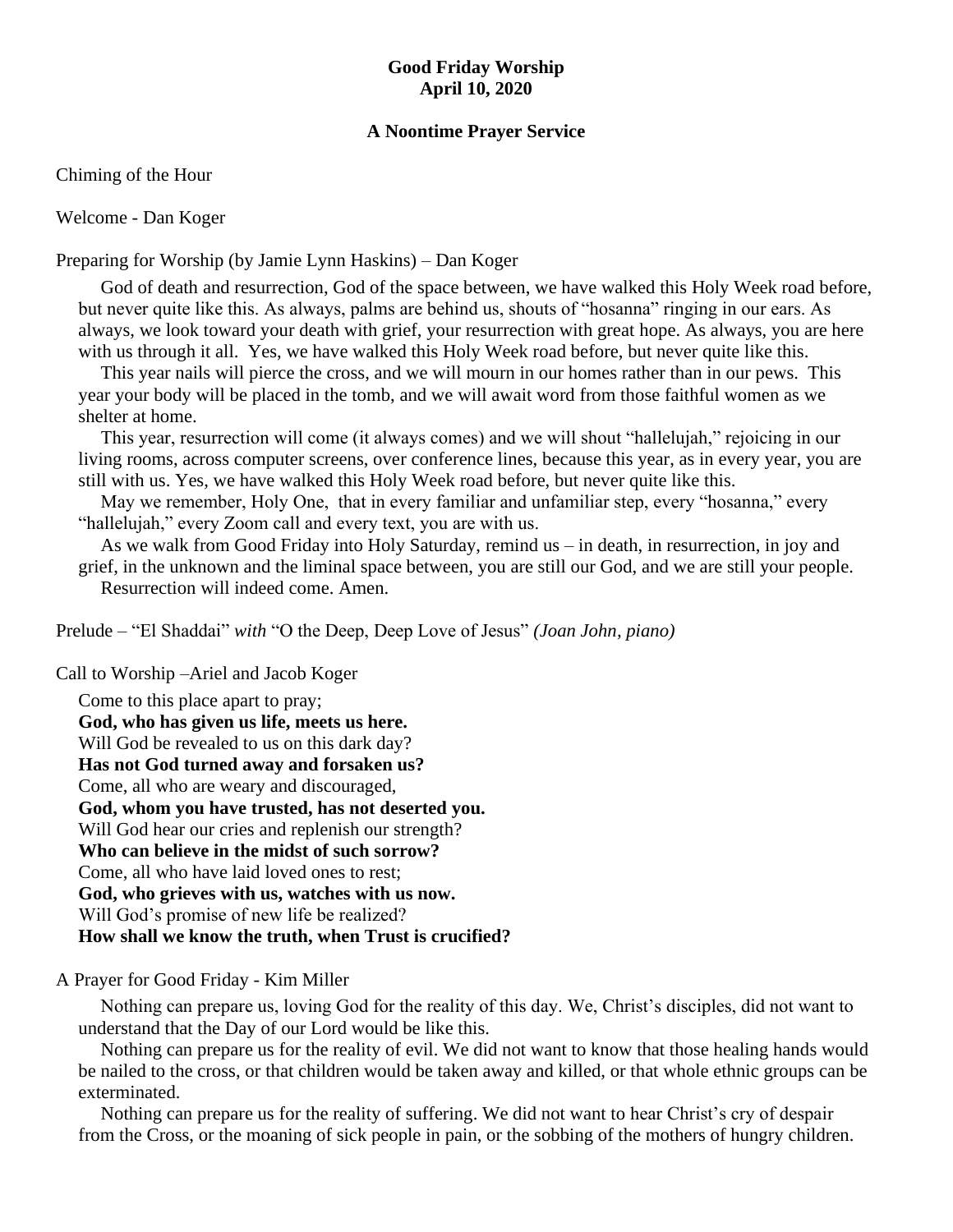Nothing can prepare us, loving God, for the reality of death. We did not want to witness Christ's parting from us, or the last breath of someone we love, or our own mortality.

Nothing can prepare us for the realities of Good Friday. And only you, loving God, can console us with the fulfillment of our hopes on Easter Day. Amen.

Musical Reflection – "Beneath the Cross of Jesus"

#### **"The Seven Last Words of Christ"** (with meditations)

"Father, forgive them…" (Luke 23:34) - Cydney Cavender

We have all been sinned against. We have all been affected by evil in this world. But none more than you, Lord. Our pain never compare to yours, and yet despite the pain we caused you, you entered into our pain to experience the consequences of our evil from your perspective. You suffered and died. When we taunted you and mocked you, you gave us your forgiveness. You, the victim, gave forgiveness without asking for anything in return. We always expect to receive forgiveness before we give it. But you gave before we asked. Instead of demanding that we beg for your forgiveness, you have us your forgiveness. Help us to learn to give forgiveness to those who have hurt us. Help us to see first to give and then receive, not receive before we give. When we do this, we will find healing for ourselves.

"Today, you will be with me in paradise" (Luke 23:43) - Larry Frey

Gracious God, we acknowledge that we have all sinned. We all fall short of your glory. If we say we are without sin, we deceive ourselves, and, we deceive you. We have joint responsibility for the consequences of sin in this world. For all the pain and the suffering. For all the injustice. We have deliberately hurt others and you. We have also contributed to the pain and suffering by our silence. but not speaking out, and by not doing enough to stop the suffering. Like the thief on the cross next to you, we cry out to you for forgiveness and, even though we don't deserve your love and forgiveness, you give it to us. Help us to accept your forgiveness – your gift of grace given freely to us. Help us to enter into the experience of forgiveness that you promised the thief.

Musical Reflection – "Jesus, Remember Me"

"Woman, behold your son…" (John 19:26) - Deana Otwell-Clinton

We are all equal as we stand before the cross. Your arms, Lord, stretched out, link us all. It joins me to each other person who stands before you, and, joins them to me. We are responsible for each other. As you gave Mary to John, you call us to give ourselves to each other. Help us to accept this responsibility, especially to my neighbors and those who live in my community. As we accept responsibility for one another, and begin to reach out to one another, please bring healing and reconciliation among us. Among us all.

"My God, my God, why have you forsaken me?" (Matthew 27:46) - Dan Koger

God of steadfast love, so often it feels as if you have abandoned us. When we look around at the pain and the suffering in this world, we wonder if you are in control. And yet we know, Lord, that as you abandoned Jesus on the cross for that moment that he became our sin, you embraced all of creation with your love and forgiveness. In this moment, the community that was broken was restored through God the Creator, the Son the Redeemer, and the Spirit, the Sustainer. Your brokenness brought about our wholeness, our restoration. In that moment of darkness, your light continued to shine through. May your light shine in our darkness. May you bring wholeness in our brokenness. May we begin to see you for who you really are – a God so committed to healing that you took all the pain and suffering upon yourself and destroyed its' power to destroy us.